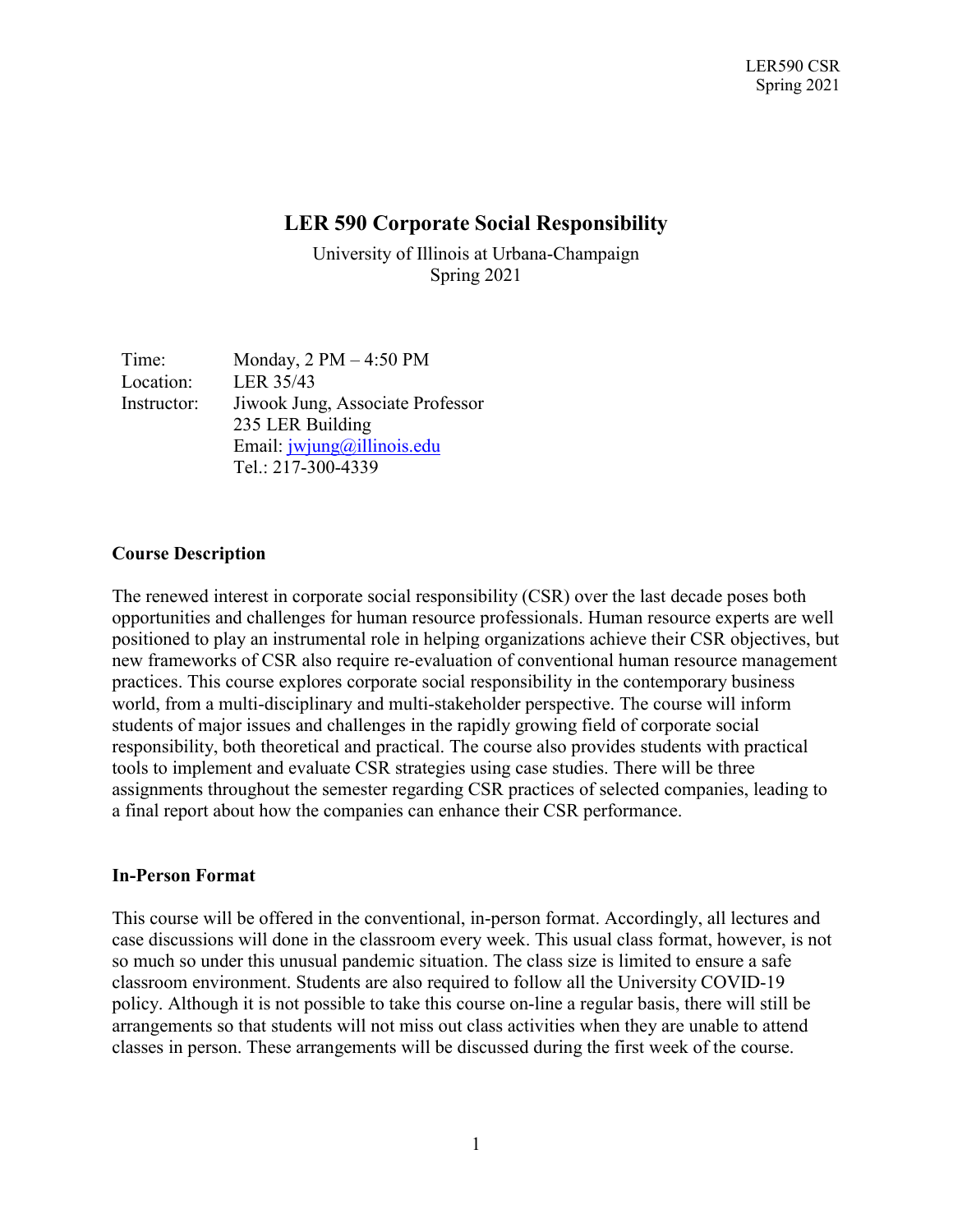# **COVID-19**

Following University policy, all students are required to engage in appropriate behavior to protect the health and safety of the community, including wearing a facial covering properly, maintaining social distance (at least 6 feet from others at all times), disinfecting the immediate seating area, and using hand sanitizer. Students are also required to follow the campus COVID-19 testing protocol.

Students who feel ill must not come to class. In addition, students who test positive for COVID-19 or have had an exposure that requires testing and/or quarantine must not attend class. The University will provide information to the instructor, in a manner that complies with privacy laws, about students in these latter categories. These students are judged to have excused absences for the class period and should contact the instructor via email about making up the work.

Students who fail to abide by these rules will first be asked to comply; if they refuse, they will be required to leave the classroom immediately. If a student is asked to leave the classroom, the non-compliant student will be judged to have an unexcused absence and reported to the Office for Student Conflict Resolution for disciplinary action. Cumulation of non-compliance complaints against a student may result in dismissal from the University.

## **Course Requirements**

#### Readings

This is a reading-intensive course. It is important to come prepared to discuss assigned readings for each class session. Assignments should be read and given some thought in advance of class. You will not be able to successfully complete the course without full understanding of the readings. Exams and other assignments are designed to ensure that you complete the readings and understand the concepts in them thoroughly.

#### Attendance

Attendance is required at all class sessions. Attendance includes arriving on time and remaining until the end of the session. If you know ahead of time that you cannot attend class due to illness or civic duty (court appearance, jury duty, etc.), please notify the instructor immediately.

#### **Participation**

Active student participation is essential to successful class sessions. Your contribution of relevant and insightful comments is highly valued in this course. You will be cold-called to share your thoughts and opinions to the class discussion. Each student is allowed to miss no more than **ONE** class in the semester. Every additional absence leads to a **2-point cut** in the final grade. In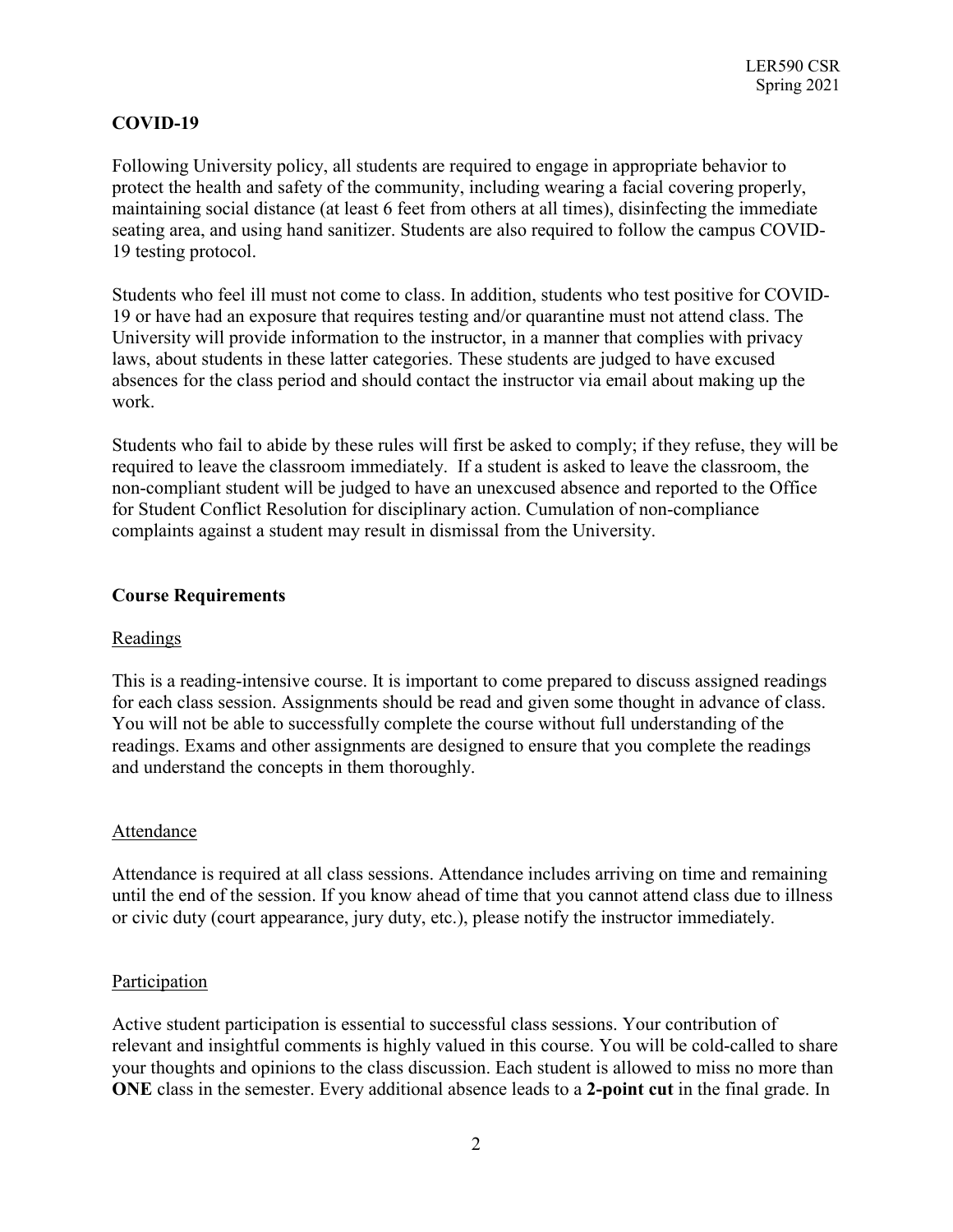order to receive credits for this course, students are **not allowed to miss more than THREE classes** under any circumstances.

### Weekly Quizzes

In each teaching session you will need to complete a short quiz (5 minutes) on your readings. The quiz includes five questions in the format of the true/false, multiple-choice or filling in the blanks. Each quiz will deal with the chapter(s), articles and cases that I have assigned for that class session. I may administer a quiz at the beginning, middle or end of class. There will be **NO** make-up quizzes. The summing of quiz performance will be done **after dropping the lowest quiz score**.

## Group Discussion and Summary

Every week, there will be group discussion about a selected business case and related discussion questions. To facilitate constructive and meaningful discussion, each group will be asked to provide a short summary of discussion by the end of class. After group discussion is done, each group will be given 20 minutes to summarize their discussion and highlight main conclusions, and submit the summary via **Compass**. Grading of discussion summary will be done on a **threepoint scale—fail, pass (good), and pass (very good).** 

# Group Project and Presentation

During the first class, students will be assigned to a project team. This year's theme for group project is the B-corporation. After the first week's class, each team (3 students) will choose a bcorporation for which they will conduct research and work on two group assignments during the class. Based on these two assignments, student groups will do presentations during **Week 6**. Each group will be paired with another group who will provide feedback and raise questions after presentation.

The main purpose of the group project is to (1) learn about both the promises and challenges of B-corporations, (2) provide a long-term strategic plan to improve your company's CSR as well as financial performance, and finally (3) advocate for the active roles for HR in the process. Try to make a set of practical but creative suggestions based on what you learn about how other companies do to address CSR issues. The suggestions should be made based on your analysis of the current as well as future CSR issues for the company. More information about the group assignments and presentations will be provided during the semester.

#### Final Take-Home Exam

The final exam will be held during the final class time: **2:00 PM - 4:50 PM** on **May 3, 2021**. The exam will cover all topics of the course. It will be an open-book exam—bring your books,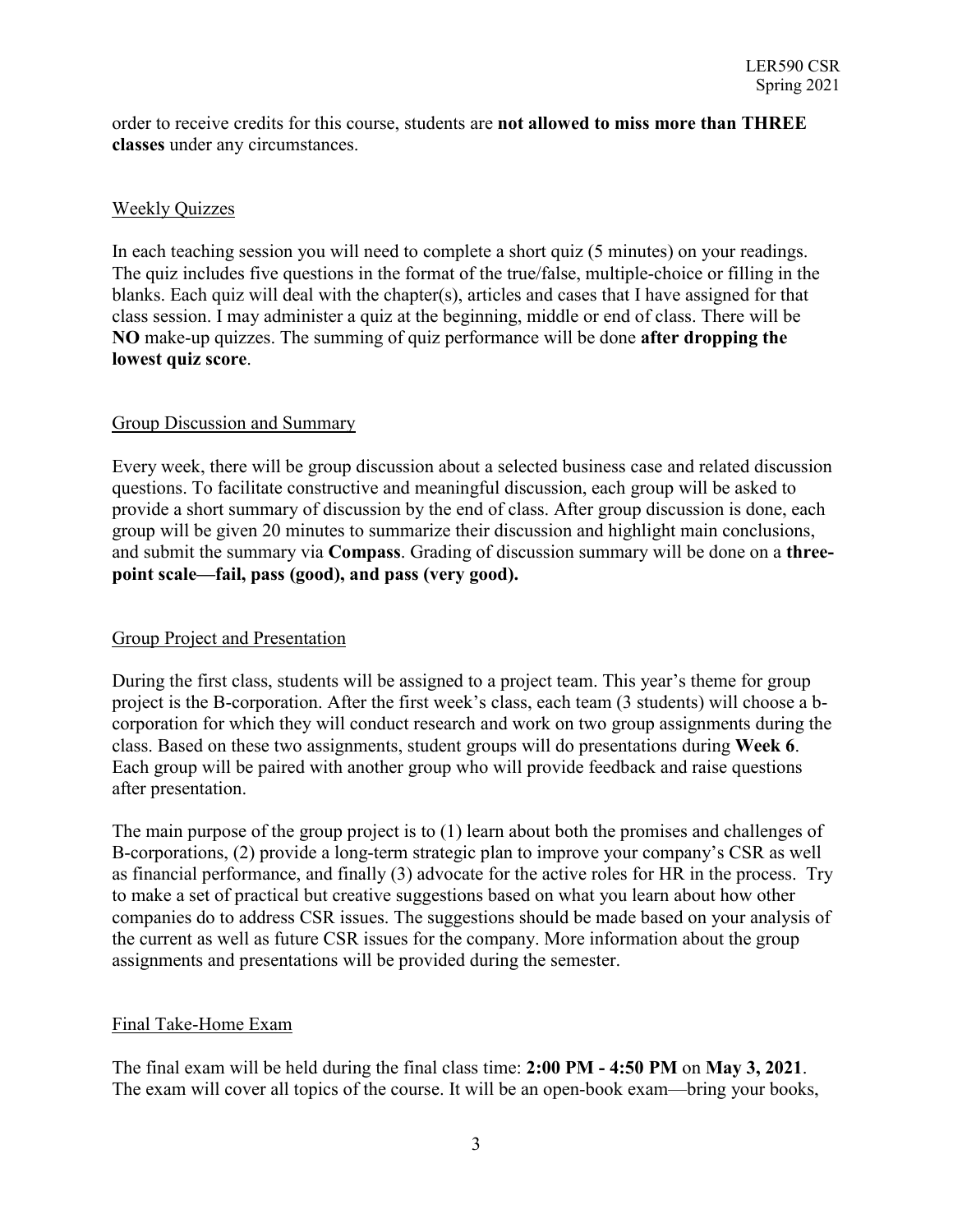notes, and any other materials you find useful. IMPORTANT: the exam will be administered through the course website (compass 2g). So you can take the exam wherever you want, but the exam will be available only during the designated time. Detailed guidelines for the exam will be provided later toward the end of the semester. The exam will be worth 30 percent of the total grade.

#### **Evaluation**

|                              | $\%$ | Note                                |
|------------------------------|------|-------------------------------------|
| Attendance and Participation | 10%  |                                     |
| Quiz                         | 15%  |                                     |
| Case Discussion and Summary  | 15%  |                                     |
| Group Assignments            | 15%  | Assignment #1 $(5\%)$ , #2 $(10\%)$ |
| Group Presentation           | 15%  |                                     |
| Final Exam                   | 30%  |                                     |
|                              |      |                                     |
| Total                        | 100% |                                     |

#### **Calculation of Course Grades**

The final letter grade will be "generally" based on the following scale:

| <b>TOTAL SCORE</b> |
|--------------------|
| 100-94             |
| 93-87              |
| 86-80              |
| 79-70              |
| $71 - 74$          |
| $63 - 55$          |
| 54-46              |
| 45-37              |
| $36 - 28$          |
| $27 -$             |
|                    |

#### **Course Materials**

- 1. **Compass**. Some readings in PDF are available on the Illinois Compass 2g website for this course. See the section "Course Website" below for more information.
- 2. **Harvard Business Publishing website**. All cases are available for purchase on the Harvard Business Publishing website at: [https://hbr.org/store/case-studies.](https://hbr.org/store/case-studies) The web links to HBS cases will be provided on the course website.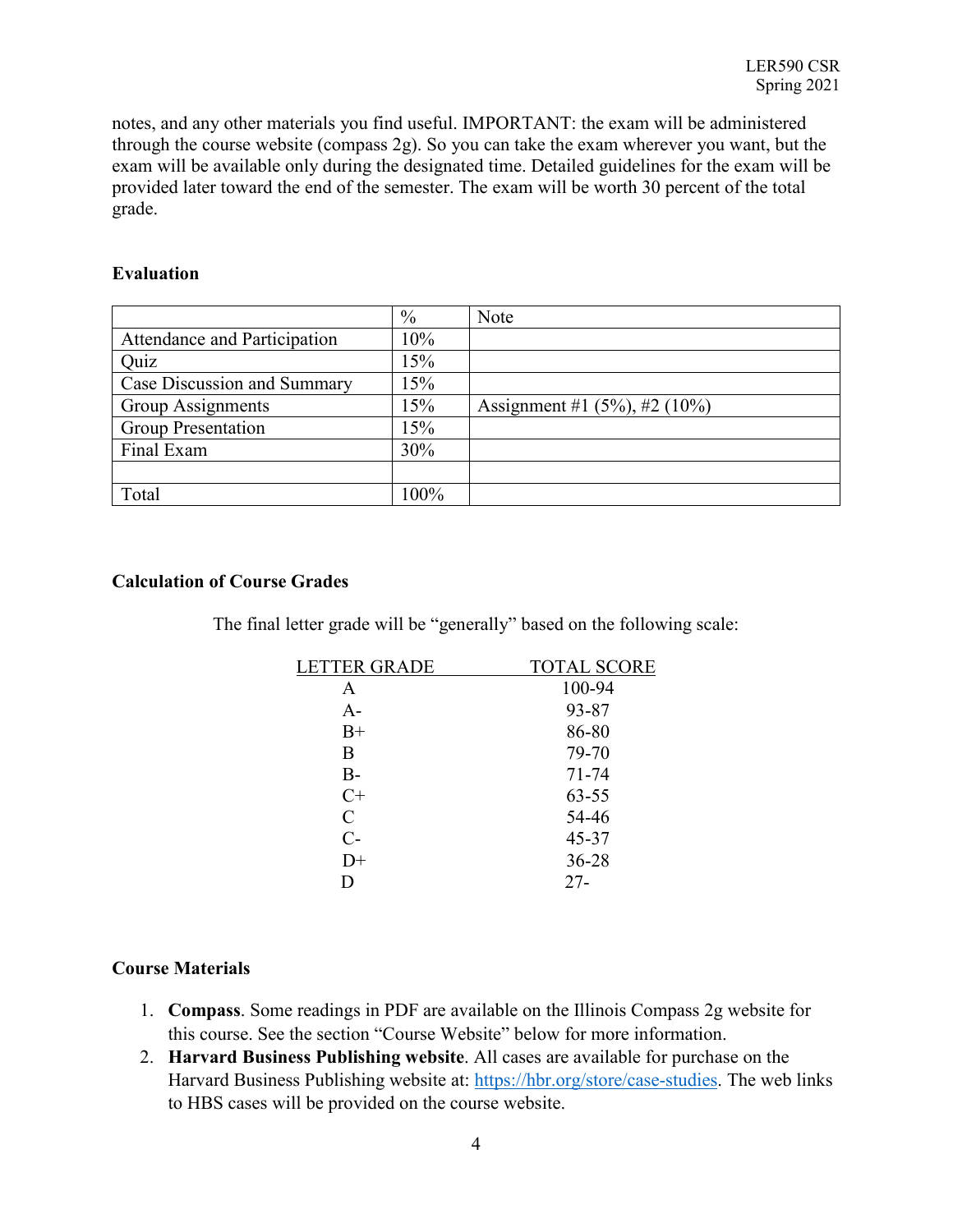# **Academic Integrity**

In order to maintain a vigorous and healthy learning environment in the classroom, it is critical that no member of the class engage in or tolerate academic fraud, such as cheating or plagiarism. We believe strongly in giving certain liberties to students, and in return we expect honest and honorable conduct, including compliance with the University of Illinois' Student Code (see [http://admin.illinois.edu/policy/code f](http://admin.illinois.edu/policy/code)or details).

Since our reading materials and discussion topics include examples from well-known companies, it is often the case that relevant information can be found in the sources other than designated course materials (for example, the Internet, magazines, newspaper, etc.). Whereas referring to external sources is fine and encouraged, it may be tempting to use or copy information from such sources in your course assignment without proper acknowledgement of the sources. Such action is considered plagiarism and strictly prohibited. Brief guidelines about what constitutes plagiarism and how to avoid it will be provided during the class, but it is ultimately the students' responsibility to educate themselves about the risk of plagiarism and avoid committing it. Carefully review the University policy governing academic integrity and plagiarism, including the Student Code Article 1, Part 4, §1-402 "Infractions of Academic Integrity" (http://admin.illinois.edu/policy/code/article1\_part4\_1-402.html). Not knowing the policy is not an excuse.

This policy applies to all written assignments of this course, including case memos and exam answers. Any incidence of plagiarism will be handled according to the official University policies and reported to the University administration.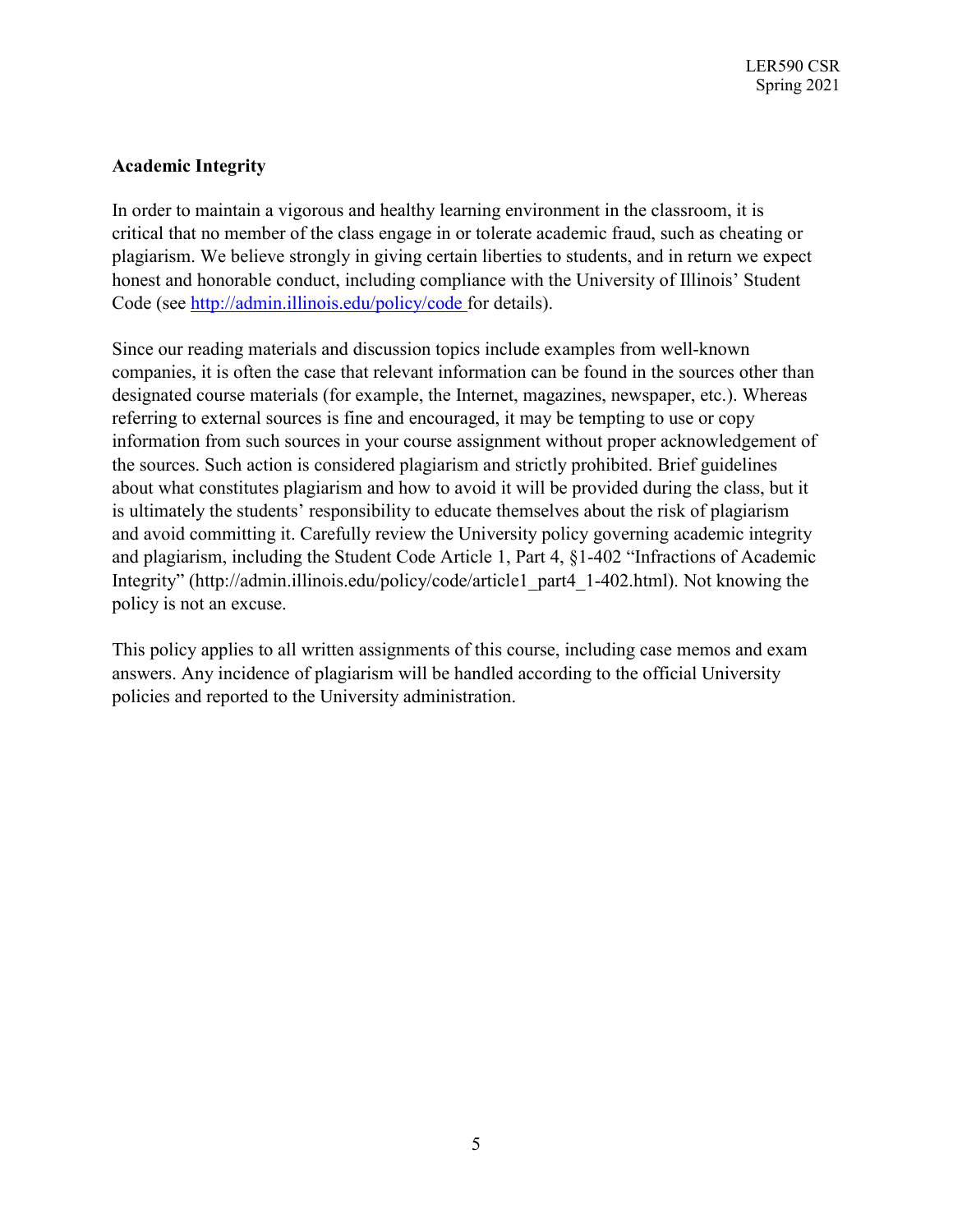## **Class Schedule**

### **Week 1 (March 22): Course Overview and Introduction to CSR**

- Milton Friedman. 1970. "The Social Responsibility of Business Is To Increase Its Profits," *New York Times Magazine*, September 13.
- David Vogel. 2005. *The Market for Virtue: The Potential and Limits of Corporate Social Responsibility*. Washington, DC: Brookings Institution Press. Chapter 1: The Revival of Corporate Social Responsibility.
- Christopher Marquis. 2020. *Better Business:How the B Corp Movement Is Remaking Capitalism One Company at a Time*. New Haven, CT: Yale University Press. Chapter 1.

**Group Assignment #1**: Choose a B-corporation and conduct brief research about the company—its history, visions, and major CSR programs. Provide a summary of your findings (maximum 4 pages, double-spaced).

#### **Week 2 (March 29): CSR for Whom or What? Customer Demands and Investor Relations**

- David Vogel. 2005. *The Market for Virtue: The Potential and Limits of Corporate Social Responsibility*. Washington, DC: Brookings Institution Press. Chapter 3: What Is the Demand for Virtue?
- Philip Kotler and Nancy Lee. 2004. "When It Comes to Gaining a Market Edge While Supporting a Social Cause, 'Corporate Social Marketing' Leads the Pack," *Stanford Social Innovation Review* Spring.

**Case discussion #1**: "The Dannon Company: Marketing and Corporate Social Responsibility (A)."

#### **Group assignment #1 due**

#### **Week 3 (April 5): CSR and Employee Relations**

- Mirvis, Philip. 2014. "Employee Engagement and CSR: Transactional, Relational, and Developmental Approaches." *California Management Review* 54(4): 93-117.
- Cynthia Cycyota et al. 2016. "Corporate Social Responsibility and Employee Volunteerism: What Do the Best Companies Do?" *Business Horizons* 59: 321-329.

**Case discussion #2**: "Allied Electronics Corporation Ltd: Linking Compensation to Sustainability Metrics."

**Group assignment #2**: Identify and discuss future challenges for your b-corporation, based on Weeks 2-5's discussion about major driving forces for CSR (maximum 6 pages, double space).

#### **Week 4 (April 12): Globalization, Activists, and CSR**